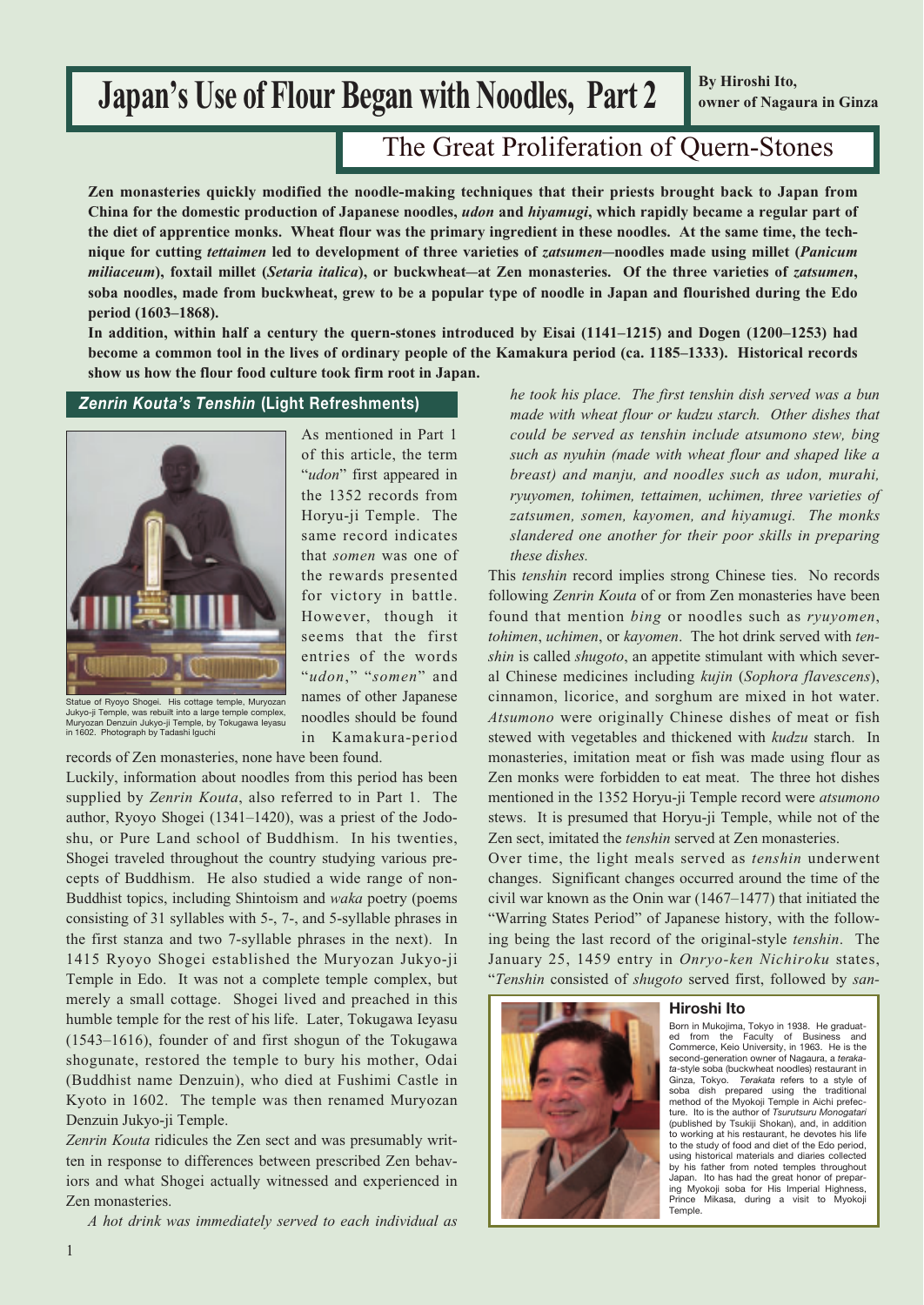*hozen\*, sato*<sup>1</sup> *, yokan*<sup>2</sup> *, rochokan*<sup>3</sup> *, manju*<sup>4</sup> *, somen*, seven varieties of *chanoko*\*, and *ocha*<sup>5</sup> .

\*unknown dish; 1 sugar; 2 jellied adzuki-bean paste; 3 thought to be a type of sausage-like dish containing no meat; 'steamed bun; 'green tea

After this record, *shugoto* and *atsumono* were no longer served as *tenshin*.

The February 13, 1488 entry in Onryo-ken Nichiroku tells us



A woodcut print based on the *Zenrin Kouta*, by Ryoyo Shogei. Written when Shogei was an appren-<br>tice monk to ridicule disparities in Zen philosophies and practices. Property of the National Diet<br>Library

that *tenshin* normally consisted of *manju* (steamed bun), noodles, green tea, and a cake. This shows us that the traditional Chinese *tenshin* had been completely transformed into a uniquely Japanese version. It was from this time that *manju* became the only type of *bing* and *somen* the only type of noodle served as *tenshin*. This development suggests that the tenshin described in Ryoyo Shogei's record from the Kamakura period still maintained its Chinese roots.

#### **The Birth of** *Udon* **and** *Hiyamugi*

*Somen*, *udon,* and *hiyamugi* are mentioned in *Zenrin Kouta*. These three varieties are considered Japanese noodles developed at Zen monasteries soon after the introduction of Chinese *somen* to Japan during the Kamakura period.

*Kyoka Hitsuyo Jirui Zenshu* (a Chinese encyclopedia-like document of people's domestic life believed to have been compiled during the period from the late tenth century to the late thirteenth century) describes two methods for making *somen*, one that uses oil and one that does not. Dough that contains oil can be stretched to a diameter as small as desired because moisture does not evaporate. In contrast, dough that does not contain oil often breaks before it is stretched to the desired diameter. Japanese Zen monks gave the name *hiyamugi* to noodles made without oil and stretched to the point just before the dough breaks. Noodles made without oil and stretched significantly less for a much larger diameter were called *udon*. *Somen* made with oil must be dried and stored to remove the oil, while *hiyamugi* and *udon* can be cooked and served immediately. This convenience was essential for foods adopted by

Zen monasteries. *Udon*, in particular, became an indispensable part of the daily diet at Zen monasteries because it was easy to make and prepare and its filling effects lasted for several hours. *Udon* was the first variety of noodles widely accepted by the general public as the use of quern-stones became more common. Today *udon* is normally made by cutting flattened dough into thin strips. Originally, however, it was made by stretching dough as with *somen*. This stretching method is still used for some specialty *udons*, such as Inaniwa *Udon* in Akita prefecture and Goto *Udon* on the Goto islands.

The tradition of Zen monks making noodles themselves was passed down to the monks of Shokoku-ji Temple, established during the Muromachi period (1336–1573), as well as those of many other Zen temples. Within the Shokoku-ji Temple complex, monks of Untei-in Temple were in charge of making *udon* and *hiyamugi*.

The January 22, 1439 entry in *Onryo-ken Nichiroku* states, "The shogun visited Shojo-in Temple. He first offered incense to the soul of the founding abbot... He ordered that *udon* be delivered on the  $25<sup>th</sup>$ ." Shogun Yoshinori (sixth shogun of the Ashikaga shogunate) ordered the head of Onryo-ken (dormitory for Shokoku-ji Temple's monks) to deliver *udon* for a gathering at the shogun's mansion. As instructed, the monks of Untei-in Temple made and delivered the shogun's *udon* on the designated date.

The April 14, 1463 entry in *Onryo-ken Nichiroku* states, "Untei-in began making *hiyamugi* this morning. It certainly has become an established annual custom."

It would have been regular practice at Untei-in Temple to begin making *hiyamugi* around April 14 of every year.

It was around this time that *somen* production requiring certain techniques and skill and a wide space, transferred from Zen monasteries to other artisans, marking the birth of the *somen* industry. The July 6, 1463 entry in Yamashina-ke Raiki states, "1. *Somen* delivered from *somen* shop. A total sum of 100 *mon* was paid." Somen production at Kennin-ji Temple passed to the temple's neighbors and that at Eihei-ji Temple monastery to merchants in Maruoka.

#### *Zatsumen*

Ryoyo Shogei mentioned in his Zenrin Kouta that Zen monks made three varieties of *zatsumen* (noodles made with less common grains) in addition to other noodles. Just what was *zatsumen*?

The October 3, 1490 entry in *Onryo-ken Nichiroku* states, "The Yoneyama Yakushi list of items to be avoided each month arrived from Manpuku-ji Temple in Noto." Yoneyama Yakushi, a temple in Echigo (present-day Niigata prefecture), maintained a list of items, mostly foods or drinks, that should be avoided each month. The list was sent to Onryo-ken by Manpuku-ji Temple in Noto (present-day Ishikawa prefecture). The items to be avoided were as follows: burdock in January, green onions in February, green tea in March, garlic in April, *zatsumen* in May, cucumbers in June, yams in July, *daikon* radish in August, chestnuts in September, sake in October, tofu in November, and Chinese holly (*Osmanthus heterophyllus*) in December. Avoiding these items was said to eliminate diseases. This list represented the third year of a three-year record of items avoided monthly. Records for the first two years indicated that somen was avoided in May, but this was changed to *zatsumen* in the third year.

Clearly, *zatsumen* was noodles made from grains not included in the five major grains. According to widely accepted belief,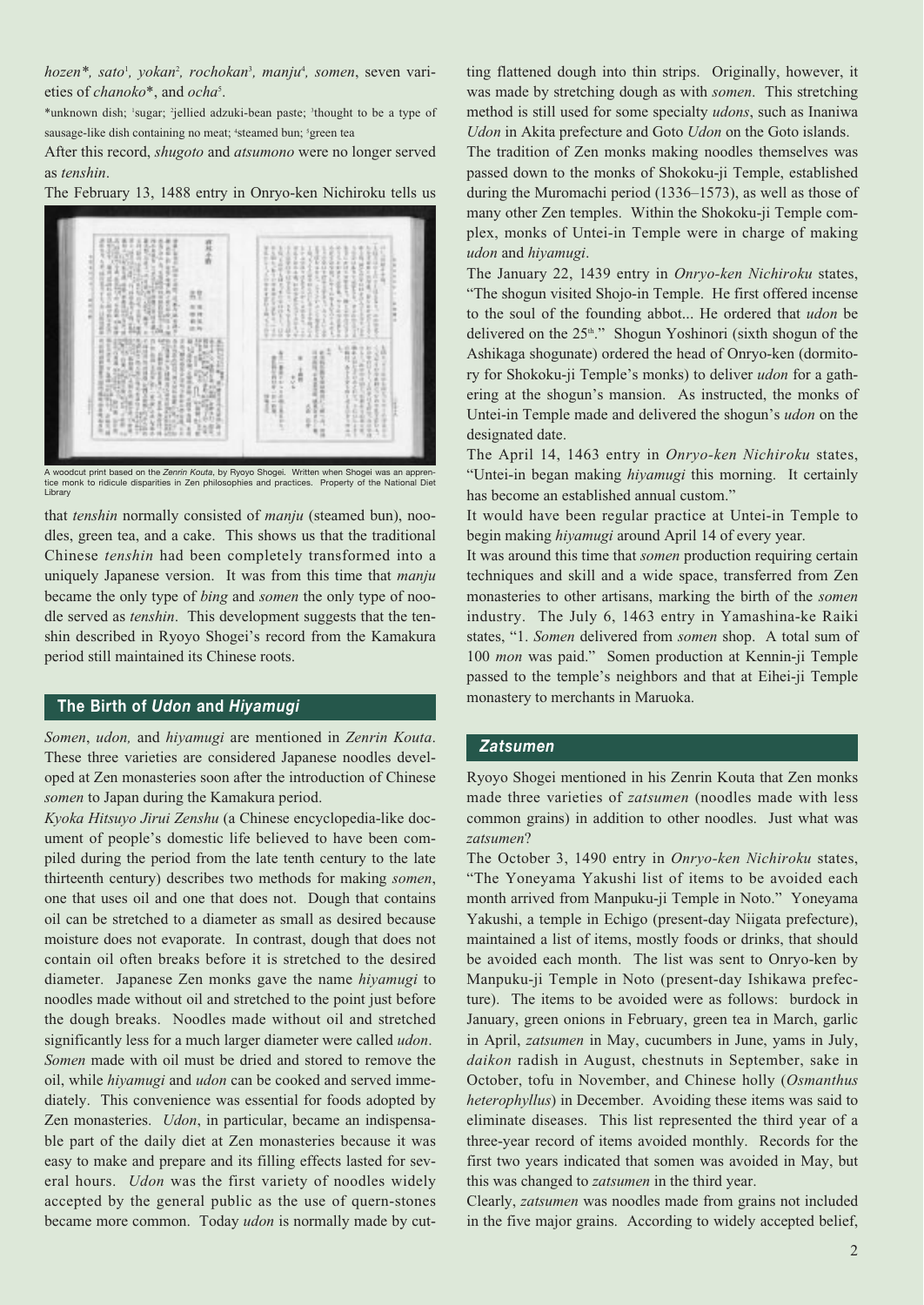the five major grains during the Nara (ca. 710–794) and Heian (ca. 792–1185) periods were rice, foxtail millet (*Setaria italica*), millet (Panicum miliaceum), soybean, and wheat. According to records from the time, those of the early Kamakura period (ca. 1185–1333) were rice, sesame, barley, wheat, and beans.

During the Kamakura period, foxtail millet and millet were removed from the five major grains of the previous periods, and sesame was added. Therefore, foxtail millet and millet, formerly considered major grains, and buckwheat became the less commonly used grains of the Kamakura period. Today, Japanese people consider foxtail millet, millet, and Japanese barnyard millet (*Echinochloa esculenta*) less common grains. During the Kamakura period, however, Japanese barnyard millet was replaced by buckwheat as a standard, though less commonly used, grain. Buckwheat was cultivated during this period and some records, including the following two, show that farm rent was paid in buckwheat.

*Koyasan Bunsho no Shichi* (1291), written by Hosshin, is an inventory of the author's household goods and foods. Hosshin was a monk at the Enryaku-ji Temple monastery and a rice and money lender. A part of his inventory reads, "Rice: 21.5 *koku*; barley: 7 *koku*; wheat: 3 *koku*; soybeans: 3 *koku*; adzuki beans: 2.2 *koku*; buckwheat: 1.5 *koku*." (One *koku* is equal to 180 liters.) During this time, lenders provided farmers with buckwheat seed in exchange for a percentage of the farmers' harvest (*Chusei Saiko* by Yoshihiko Amino). Another work from 1324 includes a line regarding rent collected by land owners. "1. Autumn buckwheat: 5.095 *koku*"

From these records it is clear that with the spread of quern-

stones for grinding grains, buckwheat came to be recognized as one of the most suitable grains for making flour and its demand increased. The three varieties of *zatsumen* referred to by Shogei are noodles made from foxtail millet, millet, and

buckwheat.

In his book titled *Soba-shi-ko*, Shigeru Niijima, a researcher



Statue of Shoichi Kokushi, who established Tofuku-ji Temple in 1243. Kokushi went to China in 1235, where he became interested in quern-stones and drew detailed sketches of watermills that he brought back to Japan. Property of Tofuku-ji Temple

of Edo period noodles, introduced the menu from a soba shop named Yamanakaya Matabe from the 1787 edition of *Shichiju-go Nichi*, a guide to popular shops:

*Awa-kiri1 : 5 small plates, prices beginning at 4 monme Hie-kiri2 : 10 large plates, prices beginning at 7.5 monme 1 Cut foxtail millet noodles*

*2 Cut Japanese barnyard millet noodles*

This citation shows that there were shops selling noodles made from less commonly used grains during the Edo period. The availability of quern-stones made attempts to grind even less common grains into flour a natural progression that led Zen monks to use foxtail millet, millet, and buckwheat as they used wheat. Among the three types of *zatsumen*, soba (buckwheat noodles) gained popularity over time, and has remained a popular noodle dish to this day.

### **The Spread of Quern-Stones**

Eight years after Dogen (1200–1253) returned from China, Enni Ben'en (1202–1280, known posthumously as Shoichi Kokushi), who later founded Tofuku-ji Temple in 1243, went to Northern Song dynasty (960–1127) China for six years. In Zenshu Hen-nen-shi, Horyu Shiraishi wrote:

After returning from China, Enni Ben'en founded Shoten-ji Temple in Hakata and Sofuku-ji Temple in Yokodake, Dazaifu. Mitsuda Yazaemon brought back silk-weaving techniques and developed the Hakata-ori textile and Hakata *somen*. Kikuan, a boy servant at Shofuku-ji Temple, made *somen* that led to development of Iyo *somen*.

Mitsuda Yazaemon, who accompanied Enni Ben'en to China,



This detailed sketch of a watermill shows how horizontal torque received from water current is converted into<br>by rotating millstones. This mechanism, which allows for two simultaneous grinding processes increased

brought back techniques for making *somen*, and Kikuan, the young servant at Shofuku-ji Temple, introduced these techniques to Iyo (present-day Ehime prefecture on the island of Shikoku). Although the authenticity of this story cannot be verified, the description of the development of *somen* is very likely true.

Enni Ben'en had a great interest in quern-stones and millstones, crucial tools in the production of flour foods, and brought back detailed drawings of watermills, one of which remains to this day at Tofuku-ji Temple and has been designated an Important Cultural Asset. It is not certain whether this drawing resulted in construction of an actual watermill.

The December 9, 1976 edition of the Yomiuri Shimbun newspaper reported that two pairs of quern-stones had been recovered, along with celadon and white porcelain objects, from a ship that sank off the Korean peninsula. The article reported that the ship belonged to Tofuku-ji Temple. A record, valuable in showing just how common quern-stones had become